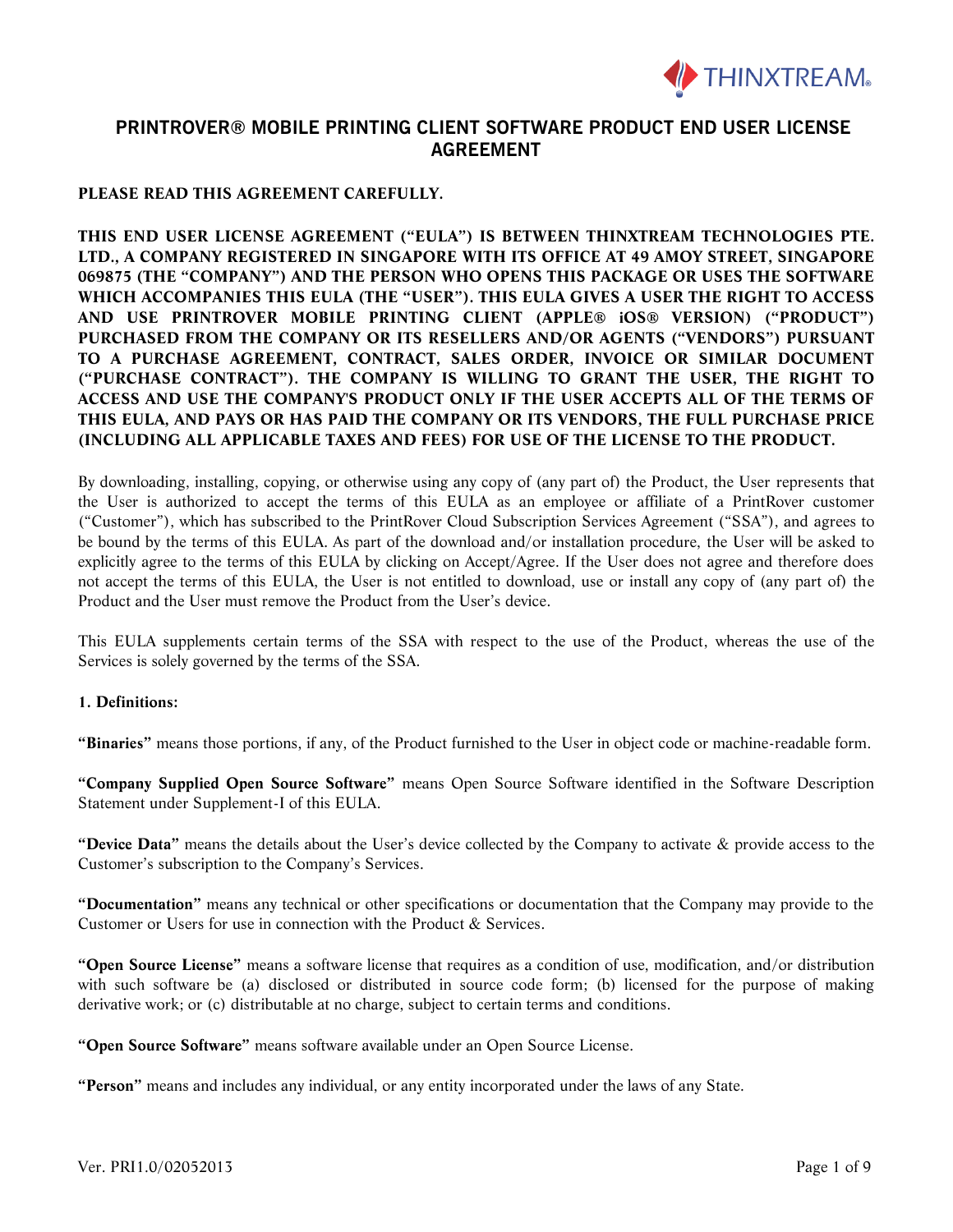

**"Pre-requisite Hardware"** means third-party devices of the appropriate specifications, as indicated in the applicable Documentation, which are required to be procured and commissioned by the Customer and its Users to run the Product or run/access the Company's Services.

**"Pre-requisite Services"** means services provided by third-parties, as indicated in the applicable Documentation, which may be needed by the Customer and its Users to download and use the Company's Product and run/access the Company's Services (for example broadband services, cellular network services, etc.)

**"Pre-requisite Software"** means software owned or controlled by the Company or third-parties, or in the open source, as indicated in the applicable Documentation, which may be licensed and installed by the Customer and its Users to use the Product or run/access the Company's Services.

**"Product"** means and includes the Binaries of the Proprietary Software, the Company Supplied Open Source and Third-Party Software; related Documentation and other materials supplied by the Company.

**"Product Upgrades"** means new version, if any, of the Product supplied by the Company under the terms of this EULA, which may include new features, enhancements and any defect fixes to the current version of the Product.

**"Proprietary Software"** means those portions of the Product developed by the Company and licensed under this EULA that do not include any Company Supplied Open Source Software or Third-Party Software.

**"Registration Data"** means the identification details requested by the Company and provided by the User to activate & provide access to the Customer's subscription to the Company's Services. It may also include personal identification details made available to the Company by the Vendor.

**"Services"** means any or all of the services offered by the Company under the SSA.

**"Third-Party Software"** means those portions, if any, of the Product, which are owned or controlled by third-parties and licensed to the Company, or otherwise permitted to be incorporated in general by the third-parties, as specified in the Software Description Statement under Supplement-I of this EULA.

**"User"** means a person who is an employee or affiliate of the Customer, who accesses the Customer's subscription to the Company's Services using the Company's Product from a computer/device.

**"User Credentials"** means the personal login & password details requested by the Company and provided by the User to access User Information stored in third-party applications/sites, and/or activate and utilize specific Product and Services features and functionality.

**"User Data"** means the unique attributes about the User Information. It may also include details related to printing of the User Information.

**"User Information"** means the information or data files transmitted for printing by the User with the Company's Product and Services.

**2. Grant of License:** In consideration of the payment of the full purchase price for the right to use the Company's Product in accordance with the Purchase Contract with the Vendors, and the User's compliance to all provisions of this EULA, the Company grants the User a non-exclusive, non-transferable, license to access and use the Company's Product, subject to the restrictions contained herein.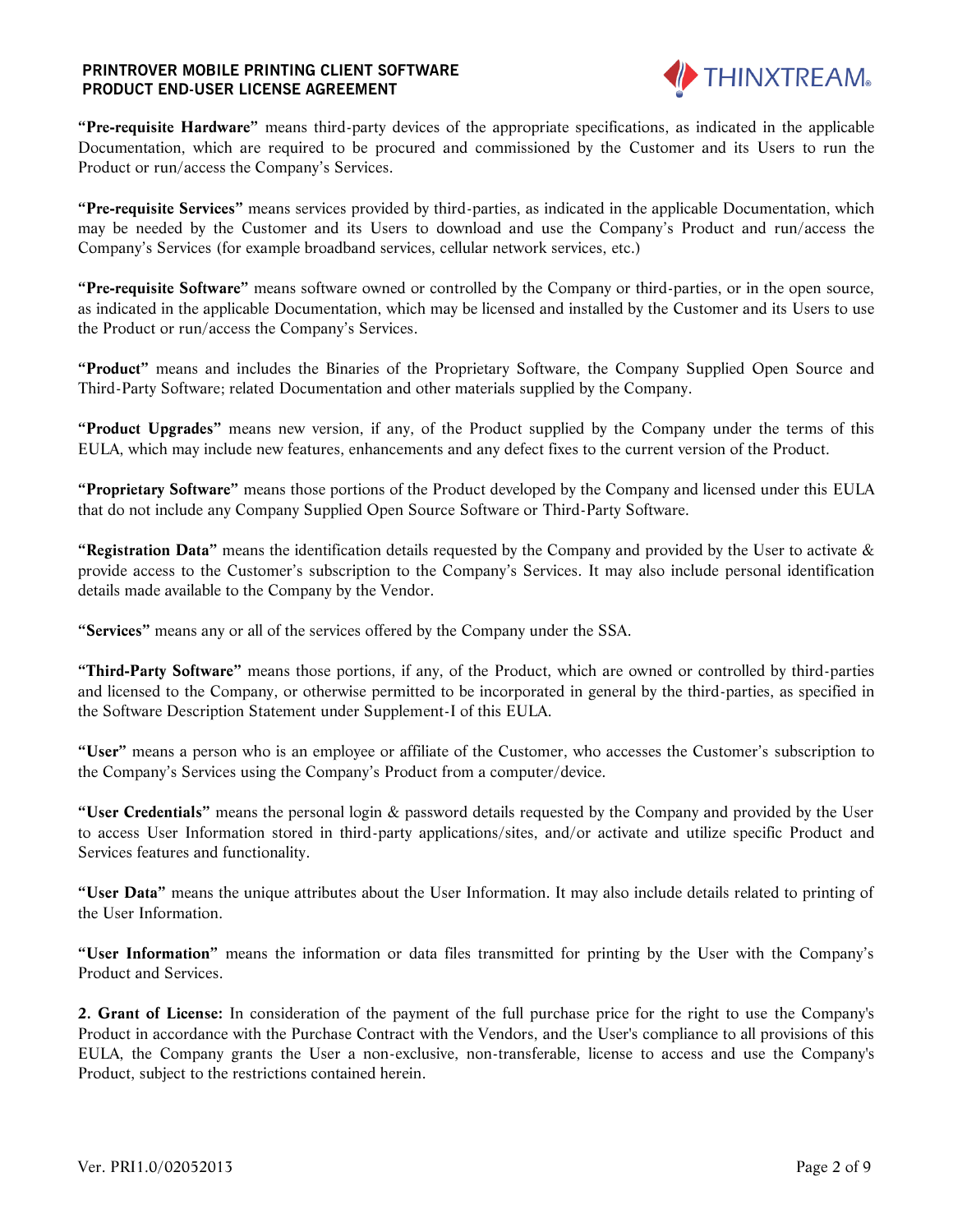

**3. Permissions:** The User is permitted to install and use such number of copies of the Company's Product as permitted by the Purchase Contract only on certain Apple iOS based devices (including, but not limited to iPad®, iPod touch® or iPhone®) that the User owns or controls. The Product may contain or be derived from materials of any third-party licensors. Such third-party licensors are also the intended beneficiaries of this EULA. Third-Party Software may be subjected to restrictions in addition to those listed in this EULA, which restrictions, if any, shall be binding on the User. The Product may also be supplied with Company Supplied Open Source Software, which is subject to the restrictions of the respective Open Source License.

#### **4. Open Source Software:**

- (a) The Product is distributed along with copyrighted Company Supplied Open Source Software, which are licensed under their respective license agreements, copies of which are included in this EULA as Supplement-I.
- (b) The Company declares that the license terms in this EULA do not apply to the Company Supplied Open Source Software, whose license terms are described in the Supplement-I hereto.
- (c) THE USER ACKNOWLEDGES AND UNDERSTANDS THE DISCLAIMER OF WARRANTY AND LIABILITY TO THE SOFTWARE PROGRAMS EXPLICITLY STATED BY THE COPYRIGHT HOLDERS IN THE RESPECTIVE LICENSE AGREEMENTS OF THE COMPANY SUPPLIED OPEN SOURCE SOFTWARE LISTED IN SUPPLEMENT-I.
- (d) Where applicable, the User may obtain the complete corresponding Source Code of the Company Supplied Open Source Software from the Company for a period of three (3) years from the date of the Purchase Contract**.**

#### **5. Third-Party Software:**

- (a) The User acknowledges and understands that the Third-Party Software supplied with the Product are not owned by the Company and may be subject to additional restrictions imposed by the third-party licensors.
- (b) NOT WITHSTANDING ANY OTHER PROVISION OF THIS EULA THE COMPANY OFFERS NO WARRANTIES (WHETHER EXPRESS OR IMPLIED) OR SUPPORT OF ANY KIND WITH RESPECT TO THE THIRD-PARTY SOFTWARE, EXCEPT THAT THE COMPANY WILL PASS THROUGH TO THE USER, IF AND TO THE EXTENT PERMITTED, ANY WARRANTIES EXPRESSLY PROVIDED BY SUCH THIRD-PARTIES TO THE COMPANY FOR SUCH THIRD-PARTY SOFTWARE.

**6. Pre-requisite Hardware, Pre-requisite Software and Pre-requisite Services:** The User acknowledges and understands that the Product licensed herein requires certain Pre-requisite Hardware and Pre-requisite Software, and agrees to directly procure/license them from their respective supplier(s) on appropriate terms and conditions. The User also acknowledges and understands that the Product licensed herein requires certain Pre-requisite Services, and agrees to directly purchase them from service provider(s) on appropriate terms and conditions.

#### **7. Restrictions and Prohibitions:**

- (a) The User may not use, copy, modify, or transfer the Product to others, in whole or in part, except as expressly provided in this EULA and accepted by the User.
- (b) Except for Company Supplied Open Source Software and Third-Party Software, the Product contains trade secrets of the Company, and the User may not reverse engineer, disassemble, decompile, or translate any portion of the Product, or create derivatives of the Product, or otherwise attempt to derive its source code or the source code through which the Product is accessed, or authorize any third-party to do any of the foregoing.
- (c) The license granted hereunder is personal to the User, and any attempt by the User to sell, sub-license or distribute copies of the Product to any third-party and transfer any of the rights, duties or obligations hereunder shall terminate this EULA and be void.
- (d) The User shall not grant customers of Customer's product or service incorporating the Product any rights to license or distribute the Product.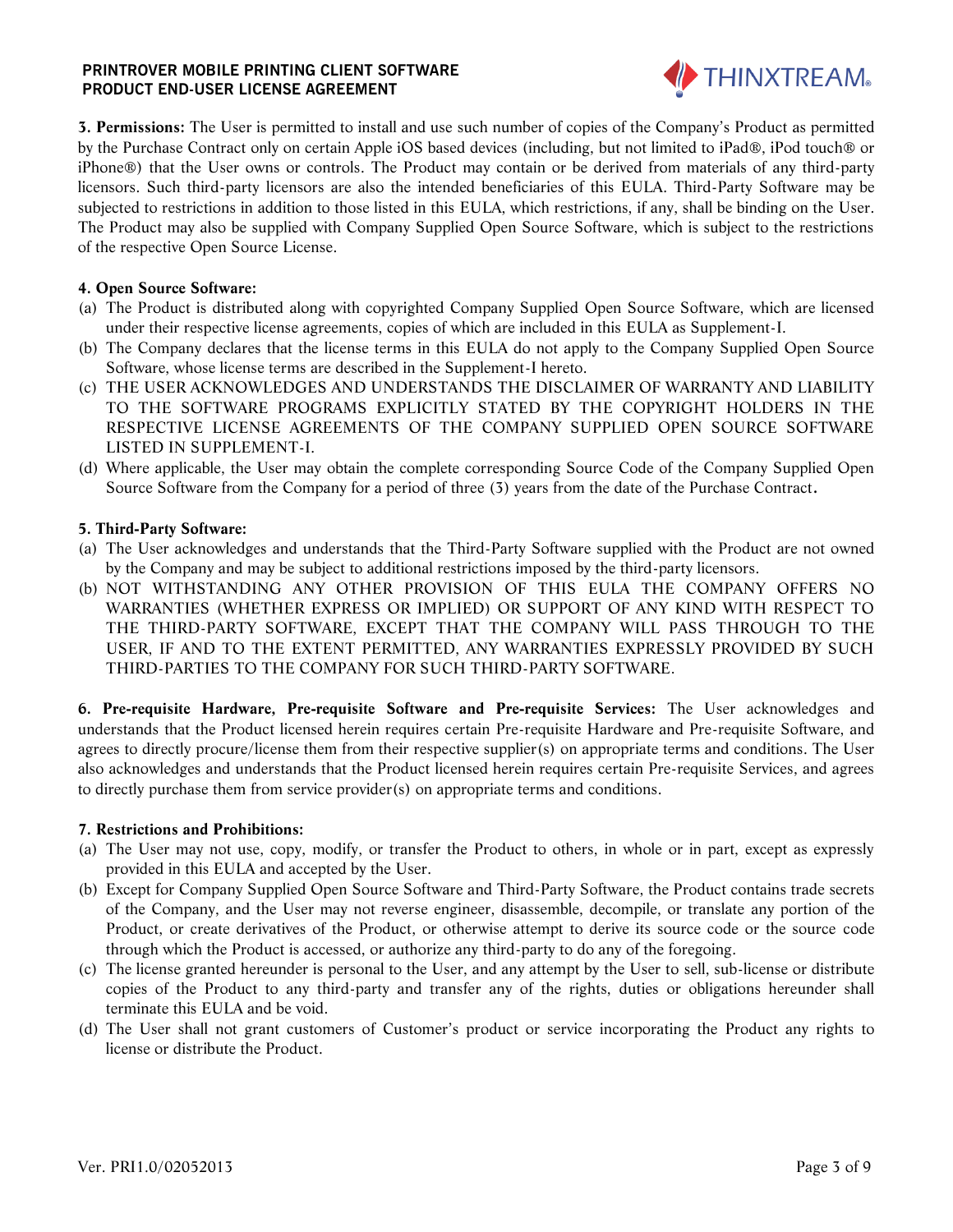

- (e) The User shall not rent, lease, or loan the Product or any part thereof in any way including, but not limited to, making the Product available to others via shared access to a single device. The User shall not distribute or make the Product available over a network where it could be used by multiple devices at the same time.
- (f) The User represents and warrants to the Company that (i) the User is not located in a country that is subject to a U.S. Government embargo, or that has been designated by the U.S. Government as a "terrorist supporting" country; and (ii) the User is not listed on any U.S. Government list of prohibited or restricted parties.

**8. Reservation of Rights, Ownership & Modifications:** The Company's Product, structure, organization and code, is the property of the Company and its licensor(s), if any, and subject to all applicable patent, copyright, trade secrets, trademarks and other proprietary rights. The Product is protected by Intellectual Property Laws, including without limitation the copyright laws of Singapore and other countries by international treaty provisions. The Product is licensed, not sold, to the User for use only under the terms of this EULA. This EULA does not grant to the User any intellectual property rights in the Product. The Company reserves the right to change the Product at any time and may extend, enhance, or otherwise modify the Product provided hereunder at any time without notice. The Company reserves the right to change prices (including any fees) and the availability of Product at any time without notice. Other than the rights expressly granted in this EULA, the Company reserves all rights not expressly granted to the User in this EULA.

**9. Confidentiality:** The User covenants that it will keep confidential any confidential information relating to the Product including methods or concepts utilized therein, all other proprietary or confidential information identified as such by the Company, or to the Company's business, finances, marketing and technology to which it obtains access and that it will take all reasonable precautions to protect such confidential information of the Company. Confidential information of the Company shall not include information which is (i) available to the public through no fault of the User (ii) disclosed to the User by a third-party who had lawfully obtained such information and without a breach of such third-party's confidentiality obligations or (iii) developed independently by the User or (iv) disclosed in compliance with applicable law or a court order provided that the Company is given reasonable notice in advance of such disclosure.

**10. Content Maintained by the Company:** The User acknowledges and understands that: (a) the Company may, from time to time, elect to update the Product, but the Company does not warrant or guarantee that any Product or other information will be updated at any time during the term of this EULA; and (b) the Company does not recommend, warrant or guarantee the use or performance of any third-party product or service described in the Product or its communication nor is the Company responsible for malfunction of any such third-party product or services due to errors in the Product, the User's negligence or otherwise. The User agrees to seek additional information on any thirdparty product or service from the respective third-party.

**11. Trademarks:** Thinxtream, PrintRover, PrintRover Cloud and other Thinxtream trademarks, service marks, graphics, and logos used in connection with the Product are trademarks or registered trademarks of the Company in Singapore and/or other countries. Other trademarks, service marks, graphics, and logos used in connection with the Product and Services may be the trademarks of their respective owners. The User is granted no right or license with respect to any of the aforesaid trademarks and any use of such trademarks.

**12. Indemnification:** The User agrees to indemnify the Company from and against any claims or lawsuits, including attorneys' fees that arise from or result from the use of the Product. BY USING THE PRODUCT , THE USER AGREES TO INDEMNIFY AND HOLD THE COMPANY, ITS DIRECTORS, OFFICERS, EMPLOYEES, AFFILIATES, AGENTS, CONTRACTORS, VENDORS, PRINCIPALS, AND LICENSORS HARMLESS WITH RESPECT TO ANY CLAIMS ARISING OUT OF THE USER'S BREACH OF THIS EULA, THE USER'S USE OF THE PRODUCT, OR ANY ACTION TAKEN BY THE COMPANY AS PART OF ITS INVESTIGATION OF A SUSPECTED VIOLATION OF THIS EULA OR AS A RESULT OF ITS FINDING OR DECISION THAT A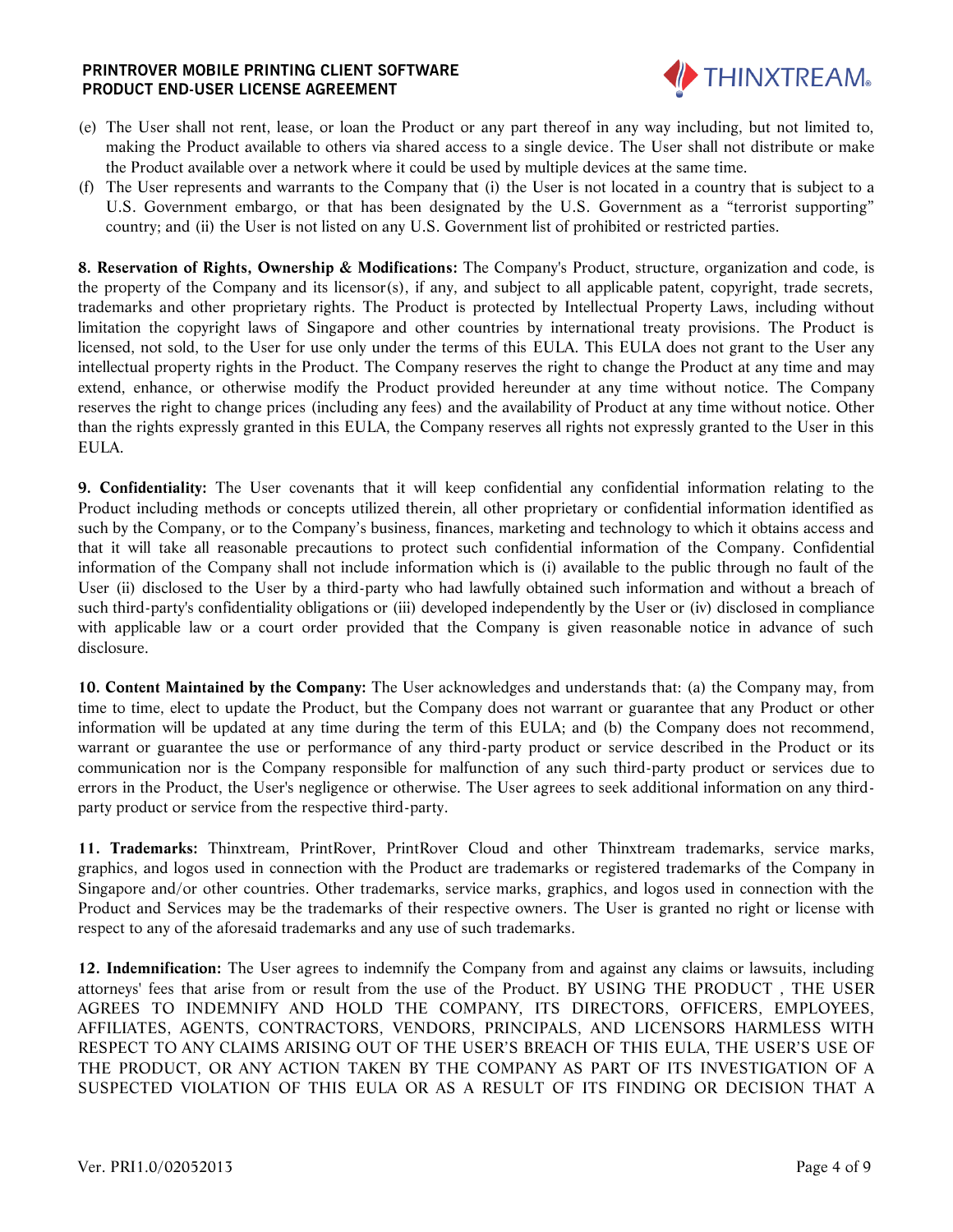

VIOLATION OF THIS EULA HAS OCCURRED. THIS MEANS THAT THE USER CANNOT SUE OR RECOVER ANY DAMAGES FROM THE COMPANY, ITS DIRECTORS, OFFICERS, EMPLOYEES, AFFILIATES, AGENTS, CONTRACTORS, VENDORS, PRINCIPALS, AND LICENSORS AS A RESULT OF ITS DECISION TO REMOVE OR REFUSE TO PROCESS ANY INFORMATION OR CONTENT, TO WARN THE USER, TO SUSPEND OR TERMINATE THE USER'S ACCESS TO THE PRODUCT, OR TO TAKE ANY OTHER ACTION DURING THE INVESTIGATION OF A SUSPECTED VIOLATION OR AS A RESULT OF THE COMPANY'S CONCLUSION THAT A VIOLATION OF THIS EULA HAS OCCURRED. THIS WAIVER AND INDEMNITY PROVISION APPLIES TO ALL VIOLATIONS DESCRIBED IN OR CONTEMPLATED BY THIS EULA.

#### **13. Limited Warranty & Disclaimer:**

- (a) Subject to the terms and conditions set forth herein, the Company hereby extends a limited express warranty to the User that:
	- (i) the Company has all rights, absolute title and interest in and to the Product subject to no adverse claim, lien, encumbrance or license or rights of any nature of any third-party, including, but not limited to, ownership, patent, trademark, copyright or trade secrecy claims or rights of any kind,
	- (ii) the Product is not in the public domain and does not infringe upon any intellectual property rights of any other person and
	- (iii) the Company has the full and unrestricted right, power and authority to enter into this EULA, to license the Product to the User and to consummate the transactions contemplated hereby.
	- (iv) THE COMPANY IS SOLELY RESPONSIBLE FOR ITS ABOVE LIMITED WARRANTY OBLIGATIONS AND ITS AFFILIATES, AGENTS, CONTRACTORS, VENDORS, PRINCIPALS, OR LICENSORS HAVE NO WARRANTY OBLIGATION WHATSOEVER.
- (b) DISCLAIMER:

EXCEPT FOR THE LIMITED EXPRESS WARRANTY SPECIFIED HEREIN, THE PRODUCT IS PROVIDED "AS-IS" WITHOUT ANY OTHER FUNCTIONAL WARRANTY OF ANY KIND WHATSOEVER INCLUDING, WITHOUT LIMITATION, ANY WARRANTY OF MERCHANTABILITY, FITNESS FOR A PARTICULAR PURPOSE OR USE, LACK OF VIRUSES OR MALWARE, ACCURACY OR COMPLETENESS OF RESPONSES, RESULTS, LACK OF NEGLIGENCE OR LACK OF WORKMANLIKE EFFORT. THE COMPANY MAKES NO WARRANTIES AS TO THE ACCURACY OR COMPLETENESS OF DOCUMENTATION, IF ANY, OR THAT THE PRODUCT OR SERVICES IS ERROR FREE. THE COMPANY MAKES NO WARRANTIES THAT THE SERVICES WILL BE UNINTERRUPTED, TIMELY AND SECURE AND THAT ANY USER INFORMATION STORED OR TRANSMITTED THROUGH THE PRODUCT, OR SERVICES WILL NOT BE LOST, CORRUPTED OR DAMAGED. THE COMPANY MAKES NO WARRANTIES THAT THE PRODUCT WILL BE COMPATIBLE WITH FUTURE APPLE DEVICES AND iOS VERSIONS. EXCEPT AS EXPRESSLY COVERED UNDER THE LIMITED WARRANTY PROVIDED HEREIN, THE ENTIRE RISK AS TO THE QUALITY, SELECTION AND PERFORMANCE OF THE PRODUCT OR SERVICES IS WITH THE USER OF THE PRODUCT. THE COMPANY MAKES NO WARRANTY, AND PROVIDES NO ASSURANCE, THAT THE PRODUCT OR SERVICES WILL MEET CERTIFICATION REQUIREMENTS OF ANY REGULATORY AUTHORITY OR OTHER ASSOCIATION LICENSING AGENCY, IN ANY COUNTRY.

**14. LIMITATION OF LIABILITY**: TO THE MAXIMUM EXTENT PERMITTED BY APPLICABLE LAW, THE COMPANY PROVIDES TO THE USER, THE PRODUCT "AS IS" AND WITH ALL FAULTS. THE USER AGREES THAT IT HAS CAREFULLY READ AND UNDERSTOOD THE SYSTEM REQUIREMENTS FOR THE PRODUCT AND THE TERMS AND CONDITIONS OF USAGE OF PRODUCT. THE COMPANY, ITS AFFILIATES, AGENTS, CONTRACTORS, VENDORS, PRINCIPALS, OR LICENSORS, IF ANY, IS NOT LIABLE UNDER ANY CONTRACT, NEGLIGENCE, STRICT LIABILITY OR OTHER LEGAL OR EQUITABLE THEORY FOR ANY LOSS RESULTING FROM THE USE OF THE PRODUCT OR SERVICES, INCONVENIENCE OR DAMAGES OF ANY CHARACTER, WHETHER DIRECT, SPECIAL, INCIDENTAL OR CONSEQUENTIAL (INCLUDING, BUT NOT LIMITED TO, DAMAGES FOR LOSS OF GOODWILL, LOSS OF REVENUE OR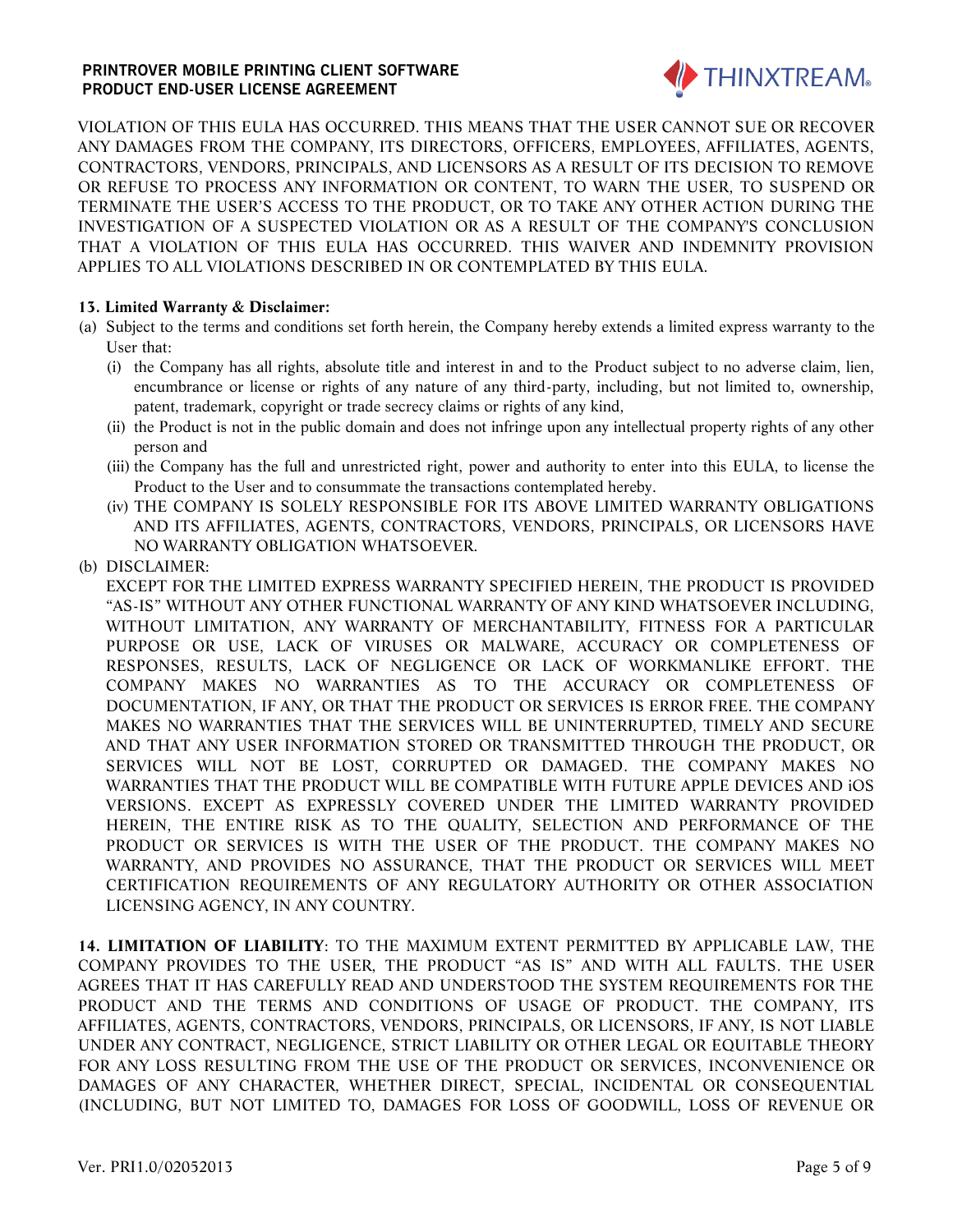

PROFIT, WORK STOPPAGE, COMPUTER FAILURE OR MALFUNCTION, FAILURE OF OTHER EQUIPMENT OR COMPUTER PROGRAMS TO WHICH THE COMPANY'S PRODUCT IS CONNECTED WITH, LOSS OF INFORMATION OR DATA CONTAINED IN, STORED ON, OR INTEGRATED WITH ANY PRODUCT, LOSS OF INFORMATION OR DATA DURING TRANSMISSION OVER THE INTERNET, COSTS INCURRED IN ACCESSING THE INTERNET) RESULTING FROM THE USE OF THE PRODUCT OR SERVICES, OR ARISING OUT OF ANY BREACH OF THIS LIMITED EXPRESS WARRANTY SPECIFIED IN SECTION 13, OR OTHER DAMAGES CAUSED BY USER'S INABILITY TO USE THE PRODUCT OR SERVICES EVEN IF THE COMPANY, ITS AFFILIATES, AGENTS, CONTRACTORS, VENDORS, PRINCIPALS, OR LICENSORS, IF ANY, HAS BEEN ADVISED OF THE POSSIBILITY OF SUCH DAMAGES. THE FOREGOING EXPRESS WRITTEN WARRANTIES AND REMEDIES ARE EXCLUSIVE AND ARE IN LIEU OF ANY OTHER WARRANTIES OR REMEDIES, EXPRESS, IMPLIED OR STATUTORY. THE COMPANY SHALL USE REASONABLE EFFORTS TO PROTECT INFORMATION SUBMITTED BY THE USER IN CONNECTION WITH THE SERVICES, BUT THE USER ACKNOWLEDGES AND AGREES THAT THE SUBMISSION OF SUCH INFORMATION IS AT THE USER'S SOLE RISK, AND THE COMPANY HEREBY DISCLAIMS ANY AND ALL LIABILITY TO THE USER FOR ANY LOSS OR LIABILITY RELATING TO SUCH INFORMATION IN ANY WAY. FURTHER, THE COMPANY DOES NOT REPRESENT OR GUARANTEE THAT THE PRODUCT OR SERVICES WILL BE FREE FROM LOSS, CORRUPTION, ATTACK, VIRUSES, INTERFERENCE, HACKING, OR OTHER SECURITY INTRUSION, AND THE COMPANY DISCLAIMS ANY LIABILITY RELATING THERETO. THE USER ACKNOWLEDGES THAT THE PRODUCT OR SERVICES IS NOT INTENDED OR SUITABLE FOR USE IN SITUATIONS OR ENVIRONMENTS WHERE ERRORS, DELAYS, FAILURES OR INACCURACIES IN THE PRINTING, TRANSMISSION OF DATA OR INFORMATION THROUGH THE PRODUCT OR SERVICES COULD LEAD TO DAMAGE OF ANY KIND INCLUDING BUT NOT LIMITED TO, DEATH, PERSONAL INJURY, OR FINANCIAL, PHYSICAL, PROPERTY OR ENVIRONMENTAL DAMAGE.

**15. Restricted Rights:** The Company's Product may be subject to export or import regulations in respective countries. The User agrees to comply with applicable law while purchasing the Product. In any case, the User will indemnify and hold the Company harmless from any and all claims, losses, liabilities, damages, fines, penalties, costs and expenses (including reasonable attorney's fees) arising from, or relating to, any breach by the User of the User's obligations under this section.

**16. Privacy:** All Registration Data provided by the User to the Company in connection with this EULA or the Product will be current, true, accurate, supportable and complete. The User will promptly notify the Company of any changes to such information.

The User agrees that the Company may share Registration Data, Device Data and User Data with third-parties who have a need to know for purposes related to the Product (for example, intellectual property questions, cloud services operations, customer service enquiries, etc.)

The User agrees that the Company has the right, without liability to the User, to disclose any Registration Data, Device Data, User Data and User Information to law enforcement authorities, government officials, and/or a third-party, as the Company believes is reasonably necessary or appropriate to enforce and/or verify compliance with any part of this EULA (including but not limited to the Company's right to cooperate with any legal process relating to the User's use of the Product, and/or a third-party claim that the User's use of the Services and/or Product is unlawful and/or infringes such third-party's rights).

The Company agrees that User Credentials supplied by the User will be used only for the purpose of activating and utilizing the specific Product and Services features and functionality.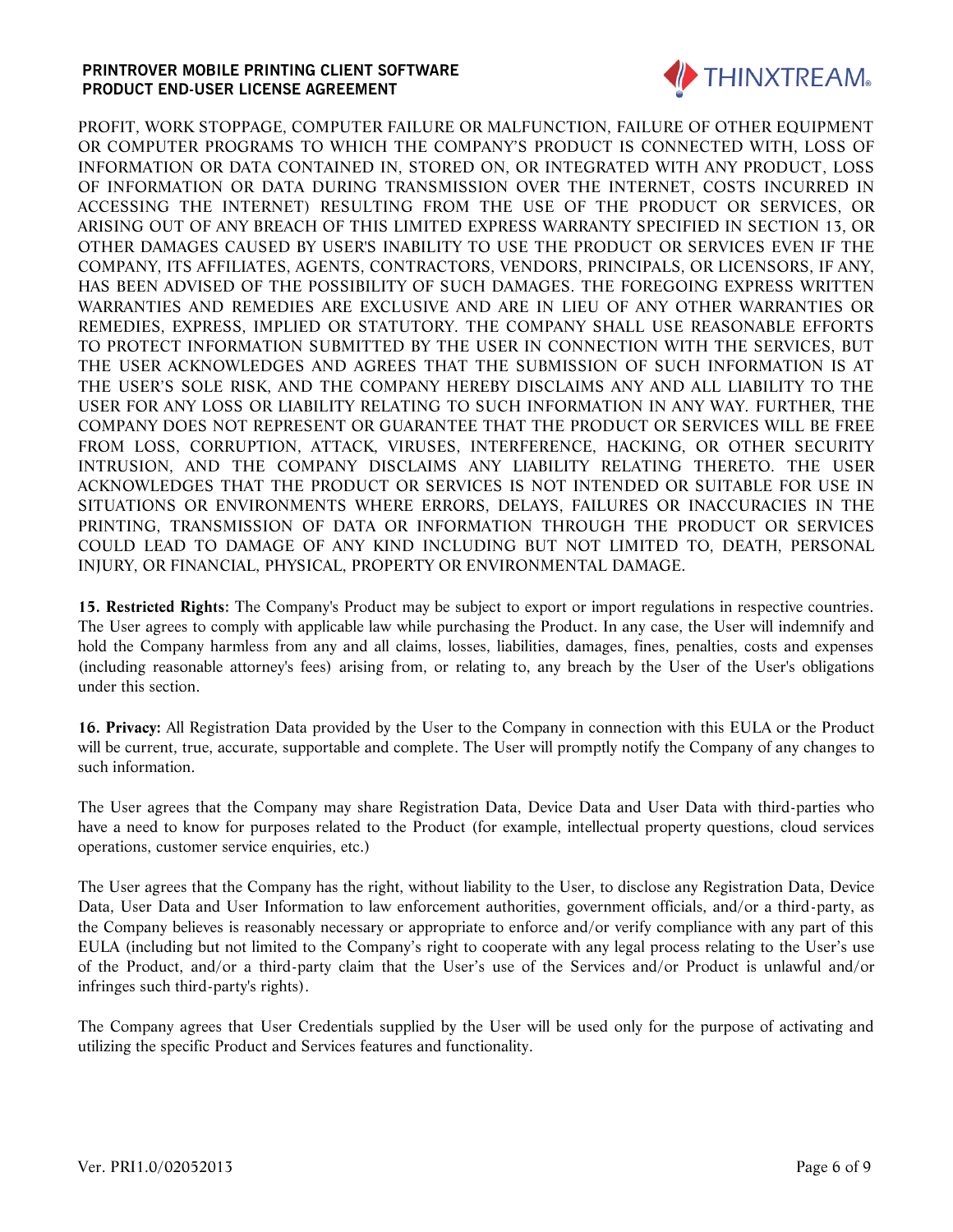

At all times the User's Registration Data, Device Data, User Credentials, User Data and User Information will be treated in accordance with the Company's privacy policy, which can be viewed on the Company's website.

**17. Agreement Changes:** The Company reserves the right, at any time and from time to time, to update, revise, supplement, and otherwise modify this EULA and to impose new or additional rules, policies, terms, or conditions on the User's use of the Product. Such updates, revisions, supplements, modifications, and additional rules, policies, terms, and conditions (collectively referred to in this EULA as "Additional Terms") will be effective immediately and are hereby incorporated into this EULA by this reference. The User's continued use of the Product after the Company has provided the User with notice of such Additional Terms will be deemed to constitute the User's acceptance of such Additional Terms. If any updates/upgrades to the Product are made available by the Company, the terms of this EULA will govern such updates/upgrades, unless the update/upgrade is accompanied by a separate agreement in which case the terms of that agreement will govern.

**18. Vendor:** The Company's designated Vendor is Apple, Inc. and its subsidiaries and partners, who are acting as the agents for the Company for the Product, which are marketed, sold and delivered through the Apple iTunes® App Store. The Vendor is a third-party beneficiary of this EULA, and upon the User's acceptance of the terms and conditions of this EULA, Apple will have the right to enforce the EULA against the User as a third-party beneficiary thereof.

**19. Electronic Signatures and Contracts:** The User's use of the Product includes the ability to enter into agreements and/or to make transactions electronically. The User acknowledges that the User's electronic submissions constitute the User's agreement and intent to be bound by the terms of this EULA for the Product, and transactions arising therefrom, including notices of cancellation, policies, contracts, and applications.

**20. Governing Law, Jurisdiction & Venue:** This EULA shall for all purposes be governed by and interpreted in accordance with the laws in force in Singapore. The Parties shall submit themselves to the jurisdiction of the courts of Singapore. This EULA shall not be governed by the United Nations Convention on Contracts for the International Sale of Goods, the application of which is expressly excluded.

**21. Termination:** This EULA shall terminate immediately and automatically upon termination of the Customer's SSA.

Without prejudice to any other rights, Company may terminate this EULA in the following circumstances:

- (a) The default by the User in the payment of any amount due hereunder
- (b) The breach by the User of any of the provisions of this EULA, if any, after written notice of a thirty (30) day grace period to allow the User to cure such breach, if such breach can be cured.

If this EULA is terminated (i) the license granted hereunder shall be terminated; (ii) the User shall return or destroy all copies of the Product and all of its component parts in the User's possession and certify in writing that all copies of the Product have been destroyed or returned.

In addition, this EULA shall terminate immediately upon the termination of the agreement between the Company and a third-party provider or licensor or Vendor of all or a part of the Product or Services, if any. This EULA shall also terminate in the event of an alleged infringement claim by any third-party and the Company's inability to either obtain a license or modify the Product/Services in conformity with such claim. All provisions relating to confidentiality, indemnity, proprietary rights, and non-disclosure shall survive the termination of this EULA. All other rights and obligations of the parties shall cease upon termination including, but not limited to, all licenses granted hereunder.

**22. Term:** The one-time purchase term shall mean the useful life of the Company's Product or the subscription period of the Services under the Customer's SSA or until otherwise terminated as per the terms and conditions of this EULA.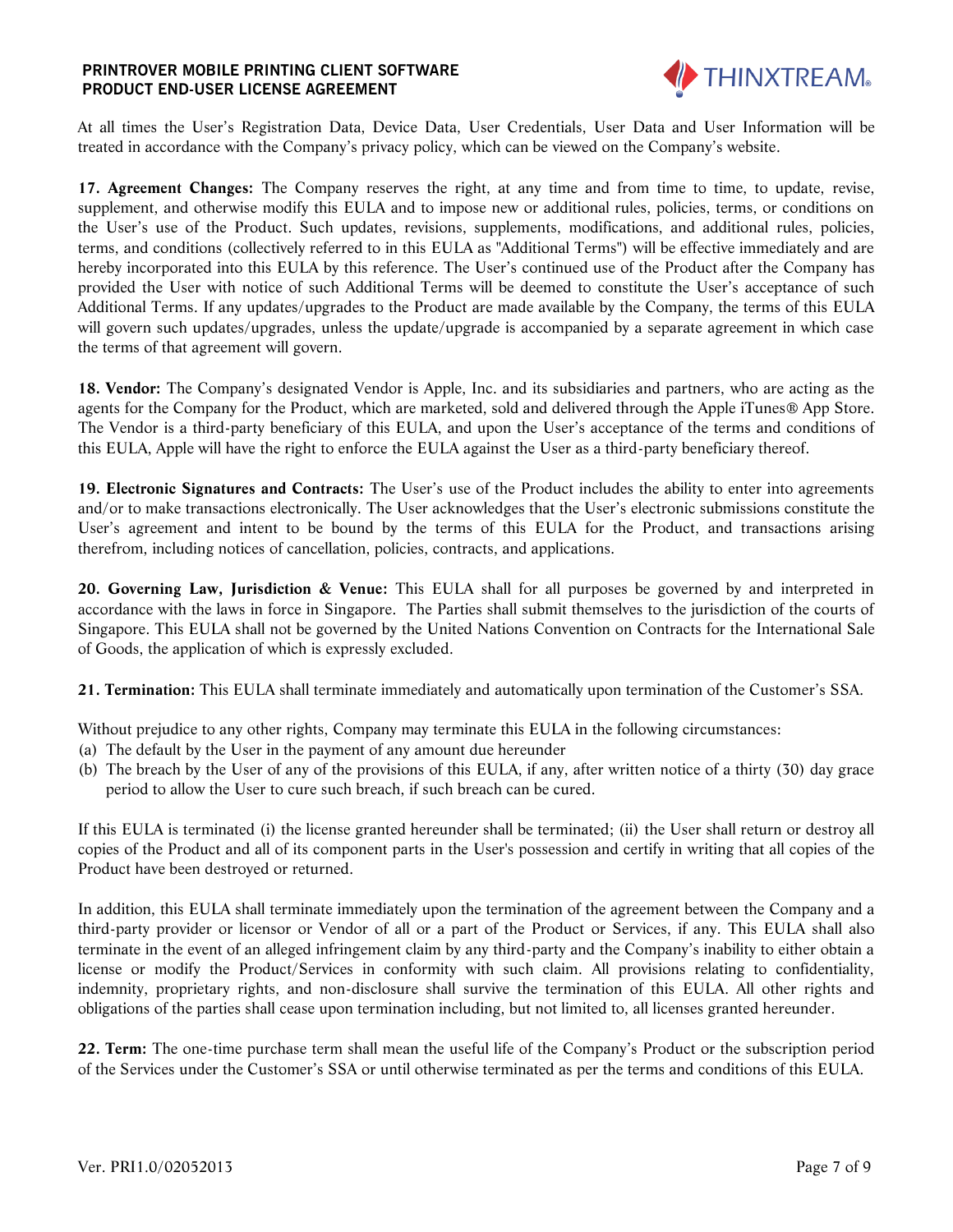

**23. Waiver:** Failure to enforce any term of this EULA shall not constitute a waiver of such term in the future unless such waiver so provides by its terms.

**24. Assignment:** Neither this EULA nor any of the User's rights or obligations hereunder may be assigned by the User in whole or in part without the prior written approval of the Company. Any other attempted assignment shall be null and void.

**25. Severability:** If any part of this EULA is for any reason found to be invalid, illegal or unenforceable, the validity, legality and enforceability of the remaining provisions of this EULA shall not be affected and the same shall remain in effect.

**26. Complete Agreement:** This EULA is the complete and exclusive statement of the agreement between the Company and the User with respect to its subject matter, and supersedes and voids any proposal or prior agreement, oral or written, and any other communications between the parties in relation to its subject matter. No waiver, alteration or modification of this EULA shall be valid unless made in writing and signed by a corporate officer of the Company.

**27. Compliance with Agreement:** The User agrees that, upon a written request from the Company, it will, within thirty (30) days of such request, fully document and certify that the use of the Product by the User is in conformity with the terms of this EULA.

**28. Force Majeure:** If circumstances beyond the control of the parties shall temporarily make it impossible for either or both of them to perform their agreements hereunder, then the principles of force majeure shall apply and the rights and obligations of the parties shall be temporarily suspended during the force majeure period to the extent that such performance is reasonably affected thereby.

**29. Notices:** The Company may send the User notice with respect to the Product or Services by sending an email message to the email address listed in the Customer's/User's registration information, or by sending a letter via postal mail to the contact address listed in the User's Apple iTunes Account contact information, or by a posting on the Company's Product or Services or website. The User may send notice to the Company at the address specified in this EULA or electronically to [legal@thinxtream.com.](file:///D:/My%20Documents/Marketing/Agreements/SW%20Product%20License%20Agreements/Download%20Version/PJ/Epson-Apple/Free/legal@thinxtream.com) Notice by mail shall be considered given on the date received. Notice delivered personally shall be considered given at the time it is delivered. Notices sent electronically shall become effective immediately.